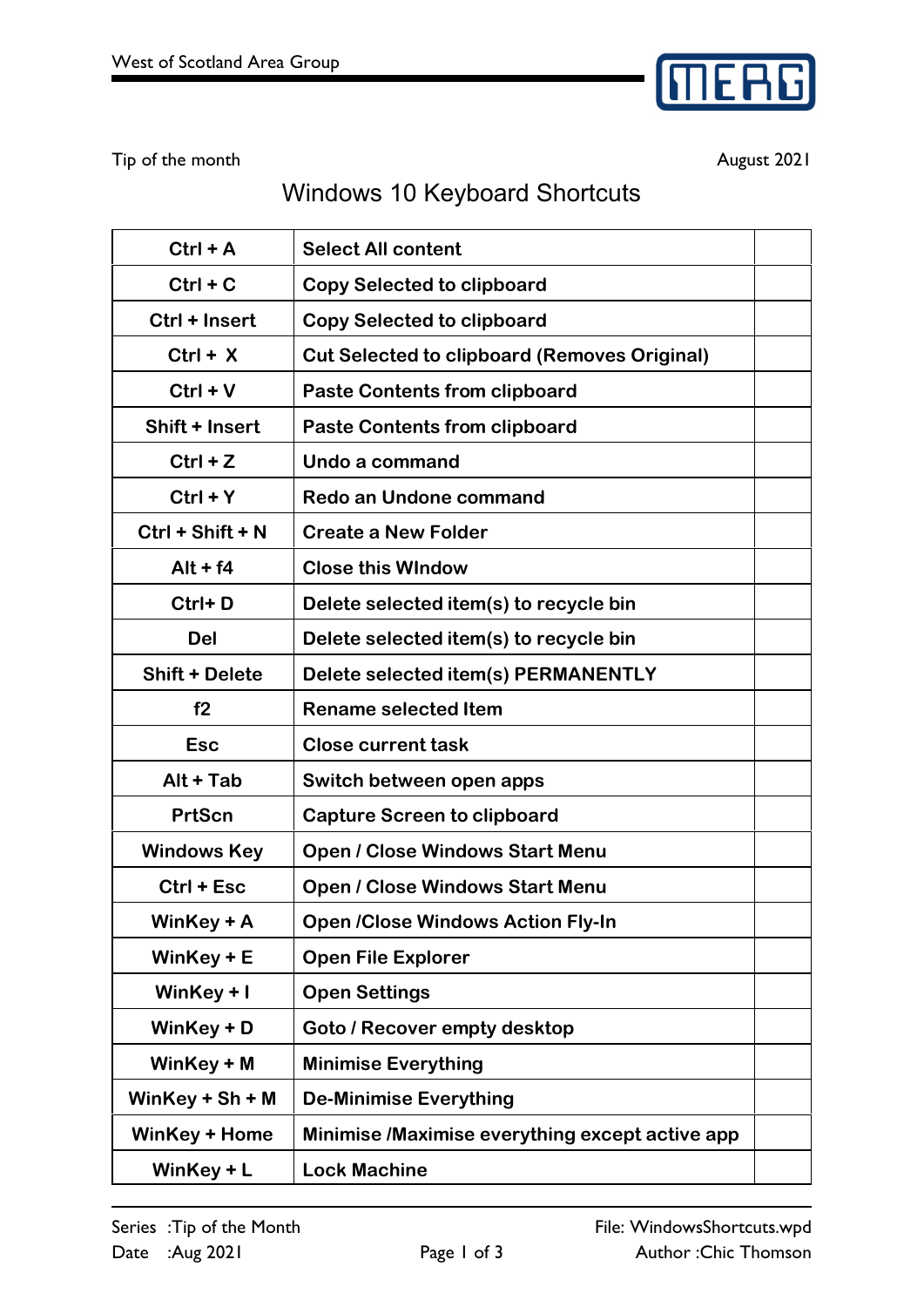

| WinKey + V                    | <b>Open Multiple Clipboard Manager</b>            |  |
|-------------------------------|---------------------------------------------------|--|
| WinKey $+$ G                  | <b>Open Gaming Panel</b>                          |  |
| WinKey +.                     | <b>Open Emoji Panel</b>                           |  |
| WinKey $+$ ;                  | <b>Open Emoji Panel</b>                           |  |
| <b>WinKey + PrtScn</b>        | <b>Capture Screenshot to 'Screenshots' folder</b> |  |
| <b>WinKey +Shift+S</b>        | Snip and sketch partial screenshot                |  |
| WinKey + Left<br><b>Arrow</b> | Snap Window /App to the left                      |  |
| WinKey + Right                | <b>Snap Window /App right</b>                     |  |
| WinKey $+ X$                  | <b>Open Quicklinks</b>                            |  |
| WinKey $+0.9$                 | Open App in position 09 in taskbar                |  |
| WinKey $+T$                   | <b>Cycle through Taskbar Apps</b>                 |  |
| WinKey + S                    | <b>Search</b>                                     |  |
| WinKey $+Q$                   | <b>Search</b>                                     |  |
| WinKey + $Alt + D$            | Date and Time, Get / Lose calendar Panel          |  |
| WinKey $+$ P                  | <b>Projector Settings</b>                         |  |
| WinKey $+ C$                  | <b>Launch Cortana</b>                             |  |
| WinKey $+$ F                  | <b>Launch Feedback Hub</b>                        |  |
| WinKey + Y                    | <b>Switch between Desktop and Mixed Reality</b>   |  |
| WinKey $+$ O                  | <b>Lock device Orientation</b>                    |  |
| WinKey + H                    | <b>Open Dictation (Where Activated)</b>           |  |
| WinKey + R                    | <b>Open Run Command</b>                           |  |
| WinKey $+$ K                  | <b>Open Connect Fly-in</b>                        |  |
| WinKey + W                    | <b>Open Windows Ink workspace</b>                 |  |
| WinKey $+U$                   | <b>Open Ease of Access Settings</b>               |  |
| WinKey $+ (+)$                | Zoom in using magnifier                           |  |
| WinKey $+$ (-)                | Zoom out using magnifier                          |  |
| WinKey + esc                  | <b>Quit the magnifier</b>                         |  |
| <b>WinKey + Pause</b>         | <b>Show System Properties</b>                     |  |